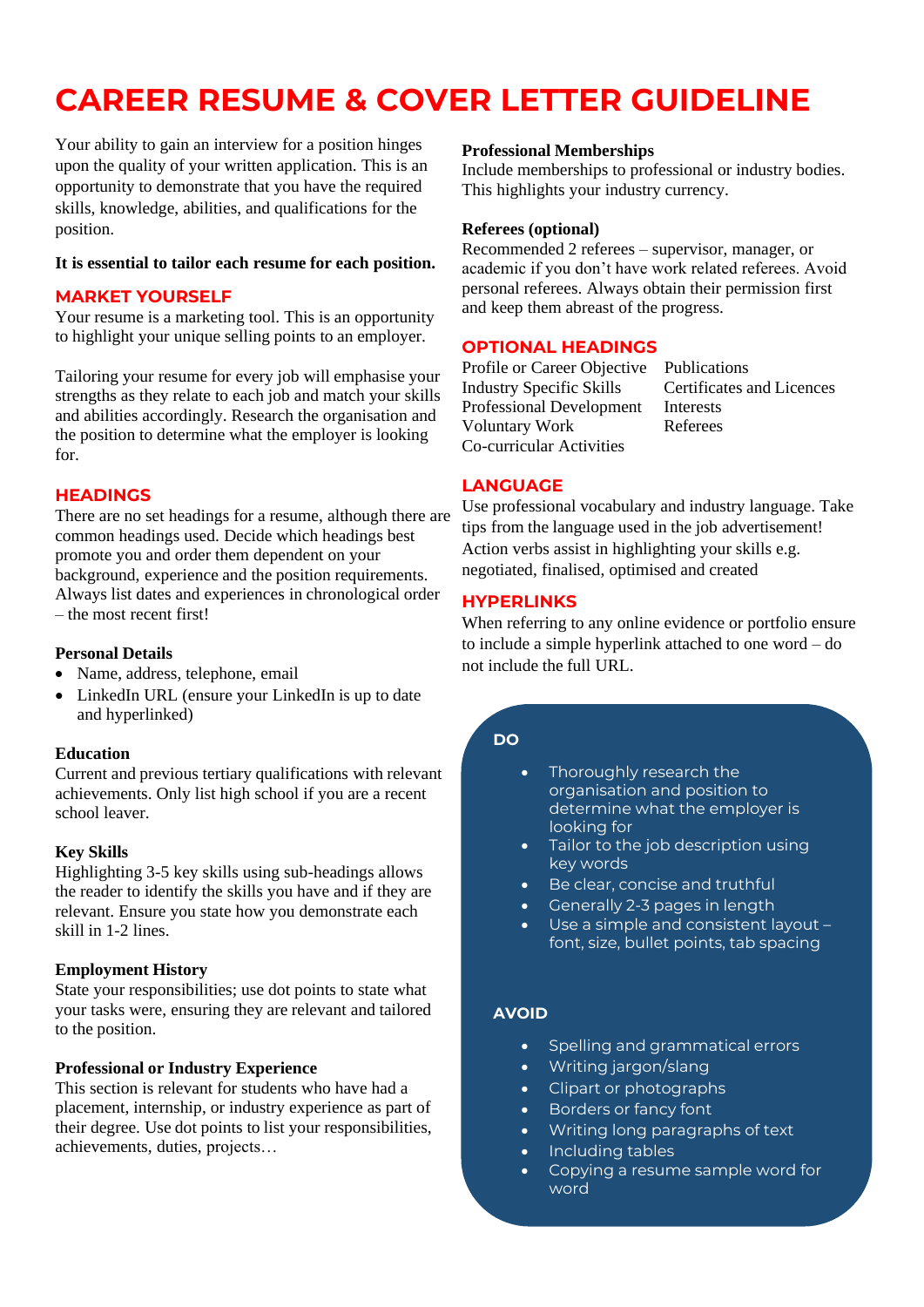## Sarah Roberts

123 University Road, North Wollongong, 2500 | P 0412 001 001 | E [sr@uowmail.edu.au](mailto:sr@uowmail.edu.au)

L <http://aulinkedin.com/in/sarahroberts>

## **EDUCATION**

**Bachelor of Commerce (Management) | Minor – Human Resources** XXXX – Current

University of Wollongong Expected completion XXXX *Achievements: Distinction Average, UOWx Award*

## **High School Certificate**

ABC High School, Wollongong *Achievements: ATAR 86*

TIP: This is your formal education. Other certificates can be placed ander additional headings. Think about any achievements which make you stand out.

> TIP: Don't just list your skills. Relate them to your experience, knowledge and abilities via a demonstrated example.

## **Customer Service**

**KEY SKILLS**

- Provided exceptional service to internal and external stakeholders during Human Resource Internship
- Developed high level customer service skills whilst assisting customers with their fitting requirements in retail

#### **Teamwork**

- Motivated and developed a team of more than 12 staff for 5.5 years in retail
- Fundraising crew member of 5 students representing the University of Wollongong in Endure for a Cure in 20XX
- Team member of Austinmer Rowing Club for the past 2 years

#### **Leadership**

- Expertise in leadership roles developed through 5.5 years of managing and coordinating sales teams at both Spotlight and Lowes, Wollongong
- Business International Peer Mentor working with 3 international students per semester

## **RELEVANT INDUSTRY EXPERIENCE**

#### **Human Resource Officer Intern** XXXX

#### *XYZ City Council*

- Provided administration support in the induction process of 10 new employees
- Updated vacancies on both internal and external websites
- Studied and interpreted legislation, awards, collective agreements and employment contracts, wage payment systems and dispute settlement procedures
- Maintained confidentiality at all times adhering to policy and procedure

TIP: Your relevant industry experience is a major selling point. What key tasks were your responsible for and do they align with your key skills? Did you receive positive feedback?

Consider [enrolling in CRLP200](https://www.uow.edu.au/student/careers/work-integrated-learning/crlp200/) to gain relevant industry experience as you study, prior to graduation: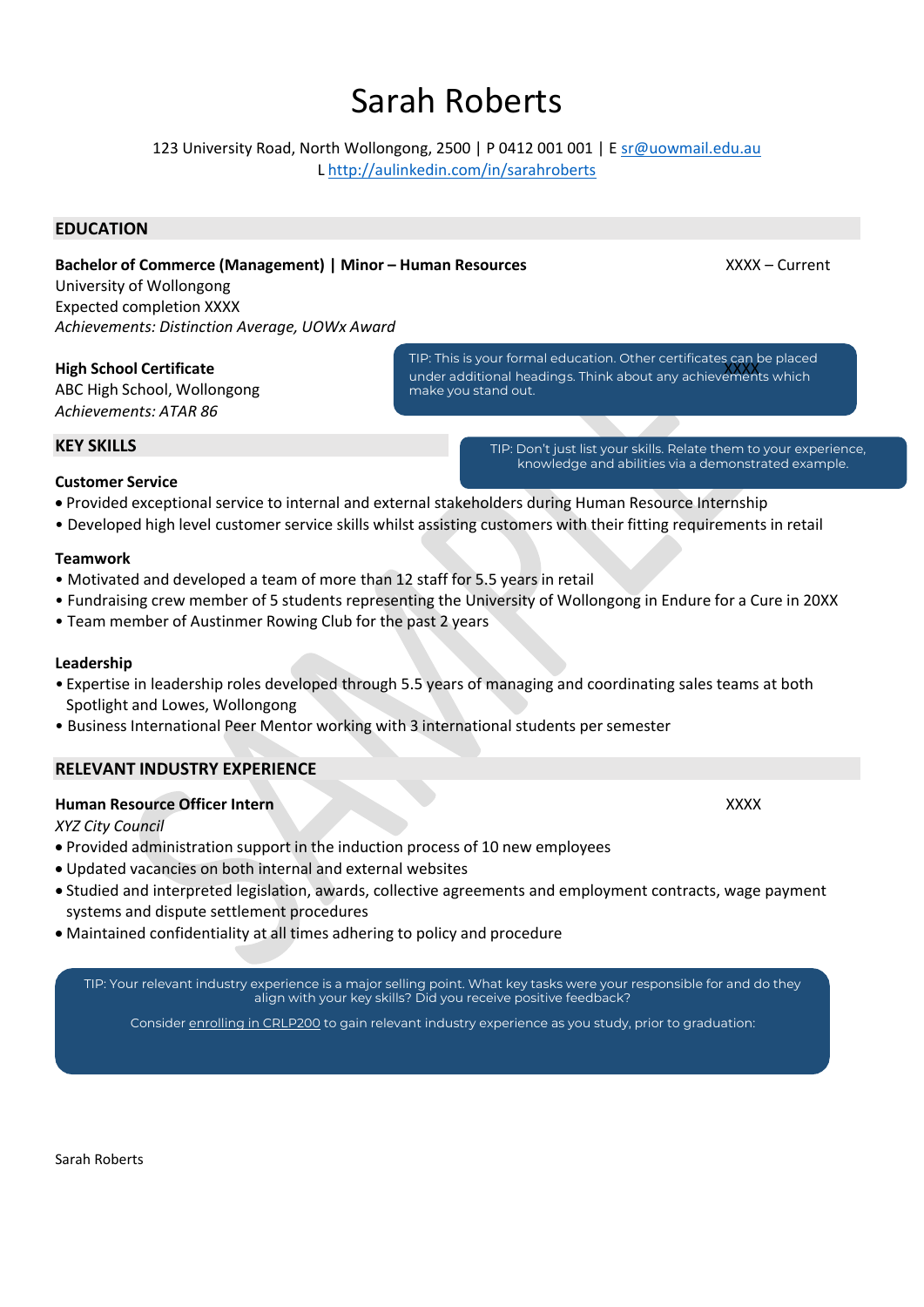#### **EMPLOYMENT**

## **Assistant Store Manager** XXXX - XXXX - XXXX - XXXX - XXXX - XXXX - XXXX - XXXX - XXXX - XXXX - XXXX - XXXX - XXXX

*Lowes, Wollongong NSW*

- Management of 12 casual staff incorporating induction program, customer service training, weekly rosters and motivating and developing all team members
- Implementation of store OH&S and safe work practices
- Managing large volumes of stock across multiple product lines
- Working with the Store Manager to implement promotional activities and visual merchandising
- Providing effective customer service by taking time to identify customer needs, enabling me to build rapport with customers and find suitable menswear solutions
- Assisting Manager with computer systems maintenance and upgrading of software *Achievements:*

Awarded Sales Person of the Year in retail as result of consistent positive customer feedback and offered promotion due to award

TIP: Don't underestimate the value of non-degree related employment. You will have gained valuable skills – the key is to explain how these skills can transfer into the role you are applying for.

#### **Sales Coordinator** XXXX - XXXX

Spotlight, Wollongong NSW

- Provided face to face and telephone customer service for soft furnishings materials, blinds and fixings
- Worked in conjunction with In-Home Consultants to best serve the needs of customers
- Provided administration functions to successfully complete customer sales
- Contributed to the team environment by training store at least 3 new team members
- Worked autonomously ensuring follow up of customers' goods through associated fitters and suppliers

#### **CO-CURRICULAR AND VOLUNTARY EXPERIENCE**

| Mentor (UOWx)<br><b>Crew Member</b><br><b>Fundraiser</b>                                                                                                                                                          | Endure for a Cure<br>Cancer Council Australia | <b>Business International Peer Mentoring Network</b>                                                                                 | <b>XXXX</b><br><b>XXXX</b><br><b>XXXX</b>                               |
|-------------------------------------------------------------------------------------------------------------------------------------------------------------------------------------------------------------------|-----------------------------------------------|--------------------------------------------------------------------------------------------------------------------------------------|-------------------------------------------------------------------------|
| <b>CERTIFICATES AND SHORT COURSES</b>                                                                                                                                                                             |                                               |                                                                                                                                      |                                                                         |
| <b>Customer Service Short Course</b><br>Certificate II in Business Administration<br>Certificate II in Computer Skills<br>Advancing the Administrators Role Course<br><b>Communicate Effectively Short Course</b> |                                               | XYZ Institute of Training<br>TAFE, Illawarra<br><b>ABC Training</b><br><b>Workplace Training Group</b><br>123 Training Success Group | <b>XXXX</b><br><b>XXXX</b><br><b>XXXX</b><br><b>XXXX</b><br><b>XXXX</b> |
| PROFESSIONAL DEVELOPMENT                                                                                                                                                                                          |                                               |                                                                                                                                      |                                                                         |
| <b>Attendee</b><br>Participant                                                                                                                                                                                    |                                               | Australian Human Resource Institute Conference, Brisbane<br>Human Resource Development Panel, University of Wollongong               |                                                                         |
| <b>PROFESSIONAL MEMBERSHIPS</b>                                                                                                                                                                                   |                                               |                                                                                                                                      |                                                                         |
| <b>Student Member</b>                                                                                                                                                                                             | Australian Human Resources Institute (AHRI)   |                                                                                                                                      | Current                                                                 |
| <b>INTERESTS</b>                                                                                                                                                                                                  |                                               |                                                                                                                                      |                                                                         |

| Rowing           | Weekly team rowing with Austinmer Rowing Club for the past 2 years |
|------------------|--------------------------------------------------------------------|
| <b>Marathons</b> | Participate in the City to Surf each year since 20XX               |
| Yoga             | Member of University of Wollongong Yoga and Meditation Club        |

Sarah Roberts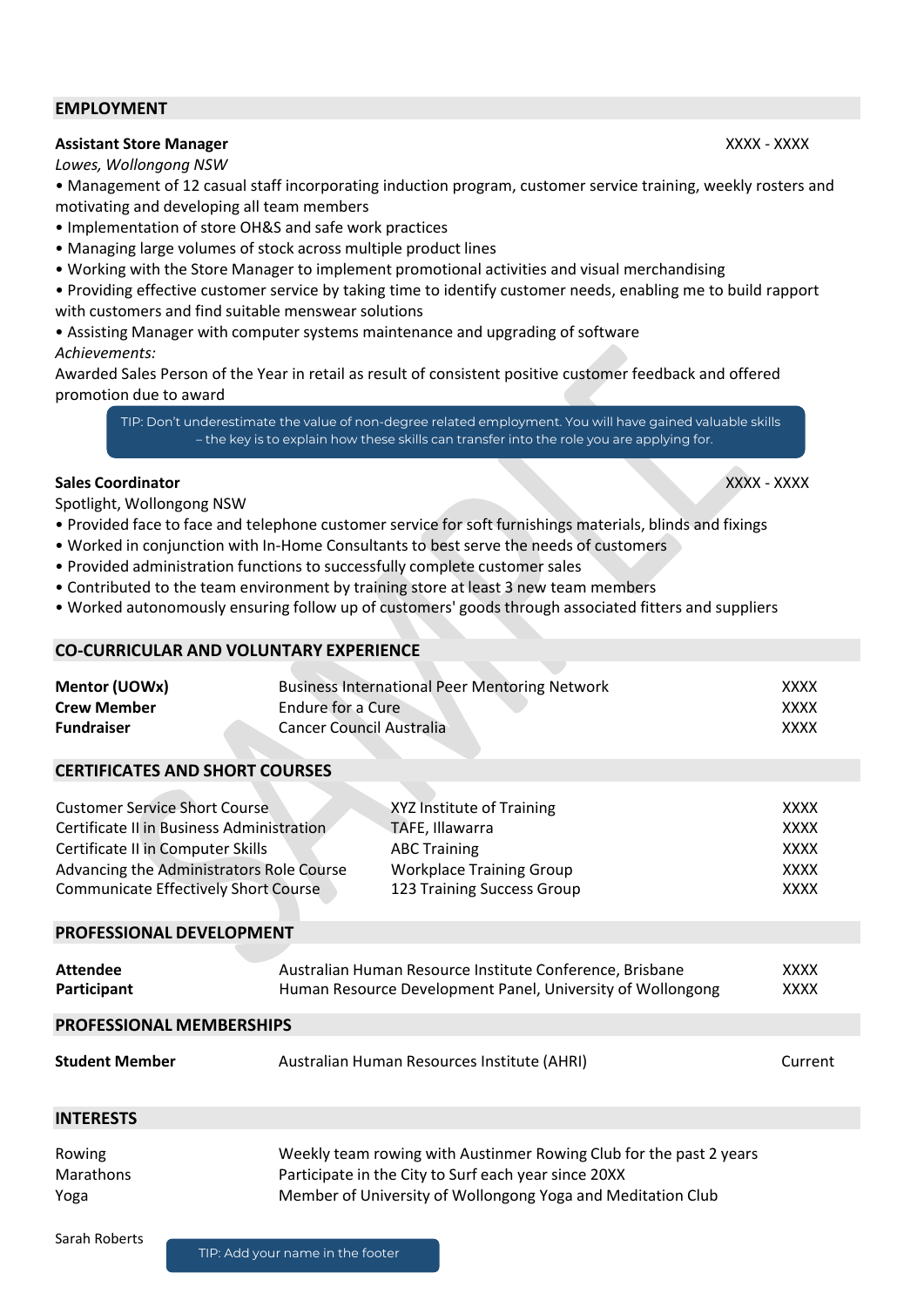#### 123 University Road North Wollongong, 2500

30 January XXXX

Ms Michelle Bright Human Resources Manager Bright Consulting Solutions 55 Sugar Road Suburb, NSW, 2000

Dear Ms Bright

TIP: Format the cover letter in a simple business style format. Keep to one page and tailor for the specific role. Summarise your relevant skills and experiences and include how your career aspirations relate to the position.

TIP: Keep the formatting consistent with a business style layout; your address, the date and their details.

TIP: Full title of position and reference number in bold and uppercase.

#### **RE: HUMAN RESOURCES GRADUATE POSITION – 123456**

TIP – Paragraph 1: Introduction; what position, where you saw it advertised and why you are most suitable.

I am applying for the Human Resources Graduate Position advertised on [www.seek.com.au](http://www.seek.com.au/) on the 20<sup>th</sup> January, XL. As a new graduate, I have the desired experience and qualifications required to fill this position.

TIP – Paragraph 2: Education; what qualifications you have and what you excelled in or what experience you gained.

I am an energetic and highly motivated individual with a Bachelor of Commerce majoring in Management and a minor in Human Resources. I am proud to say I have achieved a distinction average throughout my degree, while simultaneously working for the past 3 years as an Assistant Store Manager supervising 12 casual staff. I am looking to gain an entry level role in Human Resources, to implement my theoretical knowledge into practice and feel this position is ideal to begin my career.

TIP – Paragraph 3: Experience; internship/voluntary/casual work you have done and what transferable skills you have.

Having completed a Human Resources Internship with XYZ City Council, I have gained some practical experience, from administration support through to recruitment practices and legislative procedures. Working alongside a professional team, I played an integral part in the induction process of 12 new employees. I developed exceptional time management and communication skills, having to prioritise administrative tasks, assist in developing written materials and coordinating the training events for the induction. I received accolades from my supervisor and have become even more passionate about working in Human Resources because of this experience.

TIP – Paragraph 4: Career Aspirations and Organisation; why you want to work for this company stating something positive about their service/product/reputation. Your career aspirations related to this role/company.

Bright Consulting Solutions has an outstanding reputation for quality and service and shows a strong commitment to the development of its staff. I believe that a Graduate Human Resource position with Bright Marketing Solutions would offer me an excellent career opportunity to achieve my career goal of becoming a Human Resource Specialist, whilst allowing me to apply my Human Resource expertise to expand your reputation even further and enable you to become a highly recognised and trusted global consulting firm.

TIP – Paragraph 5: Conclusion; closing statement about applying and invitation to be contacted

Please find attached my resume and other requested documentation outlined in your advertisement. Thank you for the opportunity to apply for such a position and I look forward to your reply.

Yours sincerely

Sarah Roberts